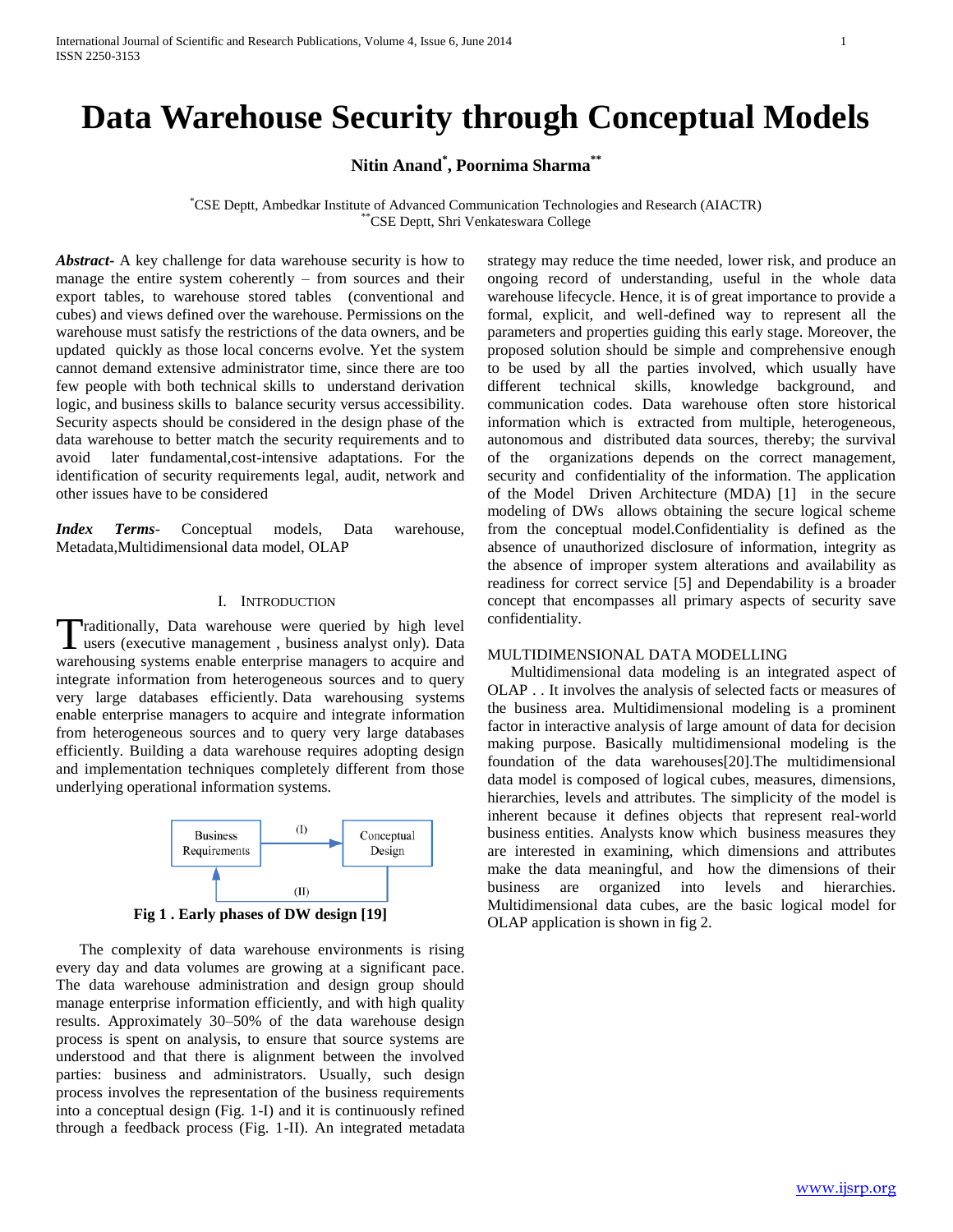

Fig 2 Multidimensional model of Data Warehouse

To define the data warehousing security and audit requirements. [11]

## DEFINE ACCESS REQUIREMENTS

 We should classify the data and users in the data warehouse. The data can be classified by its sensitivity (e.g., restricted, confidential) or by user role. Users can be classified by organizational unit, by user role, or by individual. Identify restrictions by data and user classification. Define time frames when secure data cannot be published to non-secure staff.

## DEFINE AUDIT REQUIREMENTS

 Define audit requirements. Consider gathering information on connections, disconnections, data accesses, and data changes.

#### DEFINE NETWORK REQUIREMENTS

 Identify network requirements, such as data encryption/decryption and routing restrictions.

#### DEFINE DATA REQUIREMENTS

 Identify any legal restrictions that apply to data kept on customers, employees, etc. To meet legal restrictions it may be necessary to store summarized data so that individual entities (e.g., employees, companies) cannot be identified.

 Identify data privacy laws that must be adhered to (e.g., most countries require that companies that hold data on customers must make this data available to the customer on demand).

 While defining data movement security requirements. The following points should be considered:

· Can data be transferred to a diskette?

· Can data be stored on a PC?

· Who might have access to data transferred to a diskette or a PC?

· Do back-ups have to be encrypted?

· Where should back-ups be kept?

· Who might have access to the back-ups?

#### DEFINE HIGH SECURITY REQUIREMENTS

 If high levels of security are required, define the requirements, such as "trusted" versions of database management systems, "trusted" versions of operating systems, and secure facilities.

## II. BACKGROUND

 Database security was addressed in the 1960s by introducing mandatory access control (MAC), driven mainly by military requirements. Today, role-based access control (RBAC) [6] is the commonly used access control model in commercial databases. RBAC does not define the degree of scalability implemented in a system with respect to the number of roles, number of permissions, size of role hierarchy, or limits on user-role assignments, etc.The security model in the data warehouse restricts the viewership of users to data for only those projects that they have access to. By default, the security is disabled, giving all users the ability to see all data in all projects. [11]

 When users have permission to a project, they have permission to access all the data within the project, both in the data mart and the operational data store. Data that does not belong to a specific project can be seen by all users. The relationship of users to projects is defined in a lookup table in the data warehouse. The switching of security is handled through a parameter in the Framework Manager data warehouse model. Security is disabled by default and all users can see all data regardless of the user-to-project mapping in the lookup table, if loaded. If security needs to be switched on, you must load the RESOURCE and PROJECT\_RESOURCE\_LOOKUP tables to the data warehouse and republish the reporting package. All the tables that have project IDs in data warehouse have a security filter that is controlled by the VW\_PROJECT\_RESOURCE\_LOOKUP table. The switching of security is handled through a parameter in the Framework Manager data warehouse model, and data permission is achieved through query subject filters.

## III. RELATED WORK

 This section divides the related work according to two main research topics covered by this paper: ETL modeling, and data warehouse modeling. The paper focuses on the logical modeling specifications in these topics. Many data structures in the data warehouse are completely devoid of sensitive individual identities by design and, therefore, do not require protection appropriate for the most private and sensitive data. For example, when data has been aggregated into summaries by brand or region, as is often the case with data warehousing, the data no longer presents the risk of compromising the private identities of individuals. However, the data can still have value as competitive intelligence of market trends, and thus requires careful handling to keep it out of the hands of rival firms. Relaxed security does not mean a lack of commitment to security. The point is that differing levels of security requirements ought to remind us that one-size-fits-all solutions are likely to create trouble [12]. Moreover, a number of security models have been proposed for data warehouse and OLAP. For example, [14] propose a security model based on mandatory access control for OLAP cubes. Another model for data warehouse security based on metadata is presented in [15]. The authors elaborate on requirements of and impacts on the selection of an adequate security model for a data warehouse environment.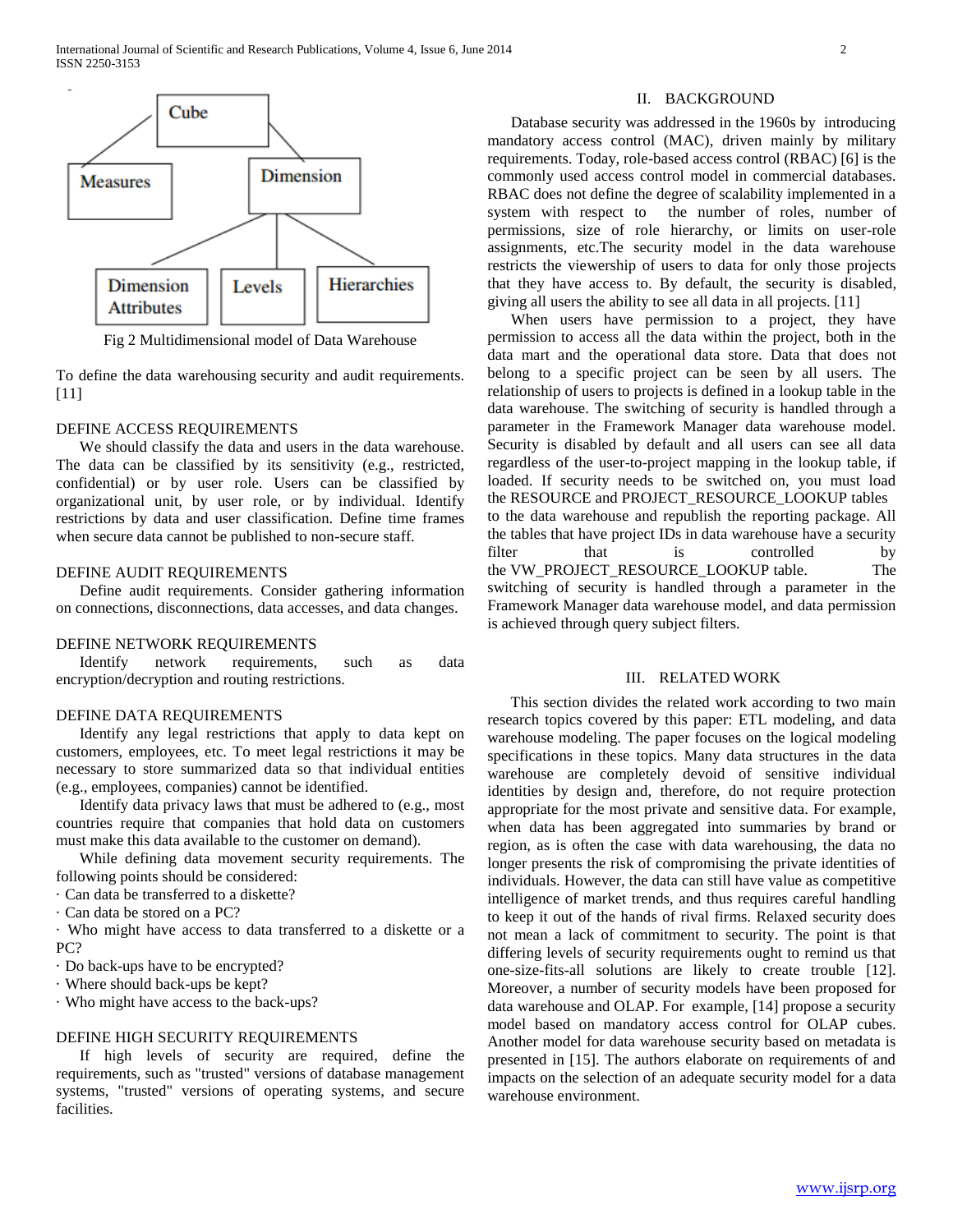Building upon on a similar mindset [16] focuses on ideas that can contribute to warehouse security. The concepts take common operations in to account such as replication control, aggregation and generalization, ex-aggregation and misleading, anonymity, and user profile based security.

 [17] suggest to base data warehouse security on view security. This paper aims to provide a theory that permits automated inference of many permissions for the warehouse, in a way that minimize both the learning curve for administrators and the amount of new software that vendors would need to implement. Moving from theory to practical challenges [18] focus mainly on the technical issues such as authorization and access control.

## IV. DATA WAREHOUSE AND SECURITY

 It empowers end-users to perform data access and analysis. It also gives an organisation certain competitive advantages, such as fostering a culture of information sharing, enabling employees to effectively and efficiently solve dynamic organisational problems, minimizing operating costs and maximising revenue, attracting and maintaining market shares, and minimizing the impact of employee turnovers. The security requirements of the data warehouse environment are similar to those of other distributed computing systems [2]

#### 4.1 SECURITY RESTRICTIONS

A data warehouse is an open, accessible system. The aim of a data warehouse generally is to make large amounts of data easily accessible to users, thereby enabling them to extract information about the business as a whole. Any security restrictions can be seen as obstacles to that goal, and they become constraints on the design of the warehouse. The main problem with data collection

is that people might allow companies to use data for specific reasons (such as recommending related products) but do not

consent to other uses of the same data. Usage control [4] is a concept that makes it possible to enforce pre- and postconditions when using data. It is similar to a traditional reference monitor, only that the restrictions are enforced during the entire access [7]



**Fig 3 The UCONABC usage control model [4]**

## 4.2 SECURITY REQUIREMENTS

 Security requirements describe all security conditions that have to be considered in the data warehouse environment. It is important to determine in an early stage any security

requirements that will be enforced in the data warehouse, because they can seriously impair the organisation and design of the warehouse. It is very much important to freeze the security at the beginning of requirement phase. This helps in system design.

## 4.3 METADATA AND SECURITY MODEL

Data about data is called metadata, Metadata not only describe the contents of the data warehouse but also provide the user

with information useful in judging the quality of the content [3]. The role of metadata is rapidly expanding as organisations

develop a data warehouse strategy that may result in the creation of operational data stores, integrated data warehouses and

multiple data marts. Metadata, which are used by developers in order to manage and control the creation and maintenance of the

data warehouse, are kept outside of the data warehouse. The metadata concerning data warehouse users are on the contrary a part of data warehouse. This data are used to control access to and analysis of data. Figure shows a simplified diagram of how a metadata points to all information in a data warehouse.



**Figure 4: Metadata in the data warehouse [21]**

Consequently there are two types of metadata [8]:

- Structural metadata
- Access metadata

## 4.2.1. STRUCTURAL METADATA

 Structural metadata are used for the creation and maintenance of the data warehouse. They completely describe the data warehouse - its structure and its content. The basic element of structural metadata is a model which describes their data subjects, their features and their intermediate relationships. [9]

#### 4.2.2**.** ACCESS METADATA

 Access metadata represent a dynamic relationship between the data warehouse and the end-user applications. They contain the measured values of the enterprise, user-defined names and aliases. These data hold the description of the data warehouse server, databases, tables, detailed data and summed up data with a description of the initial data sources and of the transformations being carried out. Access metadata set up "drilldown" and "roll-up" rules as well as the views over dimensions and available hierarchies (such as products, markets and customers). This data can also contain the rules for user-defined calculations and queries. Such metadata allow the security implementation for an individual user, user groups or the whole